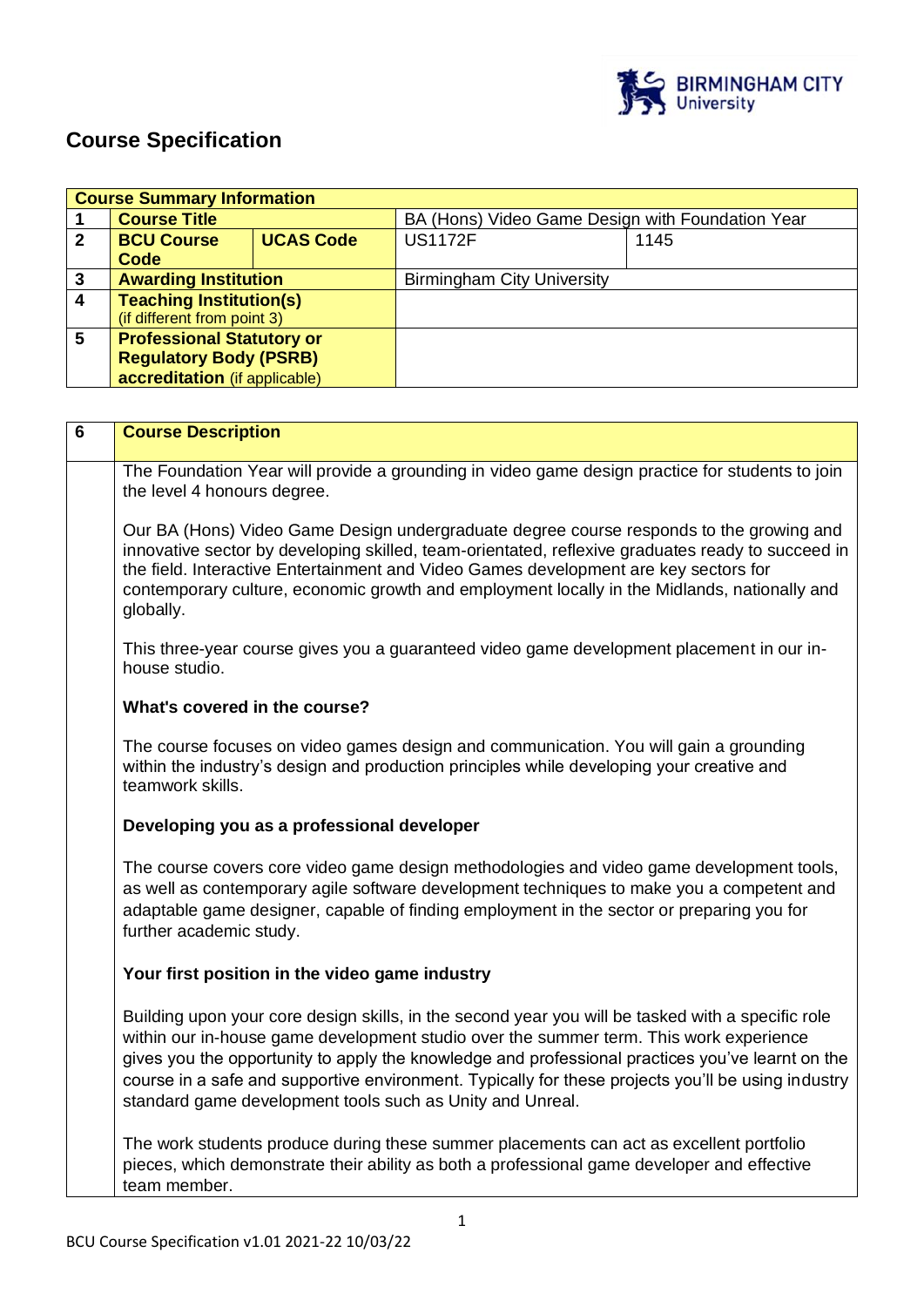

# **Best of class facilities and staff**

Teaching takes place in a modern production studio based in Birmingham City Centre where you'll be provided with studio space to complete projects and access to the software you'll need for the duration of the course.

You will be taught by staff with significant experience in the video game development industry, having worked with game developers including Psygnosis, Rage Software, Codemasters, FreeStyleGames and EA Games.

# **Real experience**

By the time you graduate, you'll have three years of tangible games development studio experience under your belt, ready to launch your dream career as a games developer.

Alternatively, you can choose to apply for one of our one-year Gamer Camp courses, to gain even more in-depth skills, and experience.

|    | <b>Course Awards</b>                                    |       |                |
|----|---------------------------------------------------------|-------|----------------|
| 7a | <b>Name of Final Award</b>                              | Level | <b>Credits</b> |
|    |                                                         |       | <b>Awarded</b> |
|    | Bachelor of Arts with Honours Video Game Design         |       | 360            |
| 7b | <b>Exit Awards and Credits Awarded</b>                  |       |                |
|    | *Foundation Certificate Video Game Design & Development |       | 120            |
|    | Certificate of Higher Education Video Game Design       |       | 120            |
|    | Diploma of Higher Education Video Game Design           | 5     | 240            |
|    | Bachelor of Arts Video Game Design                      | 6     | 300            |

| <b>Derogation from the University Regulations</b> |
|---------------------------------------------------|
| Not applicable                                    |

|                         | <b>Delivery Patterns</b> |                          |                |
|-------------------------|--------------------------|--------------------------|----------------|
| <b>Mode(s) of Study</b> | Location                 | <b>Duration of Study</b> | Code           |
| Full Time               | City Centre              | 3 vears                  | <b>US1172F</b> |

| 10 | <b>Entry Requirements</b>                                                                                                                                                                                                  |
|----|----------------------------------------------------------------------------------------------------------------------------------------------------------------------------------------------------------------------------|
|    | The admission requirements for this course are stated on the course page of the BCU website at<br>https://www.bcu.ac.uk/, or may be found by searching for the course entry profile located on the<br><b>UCAS</b> website. |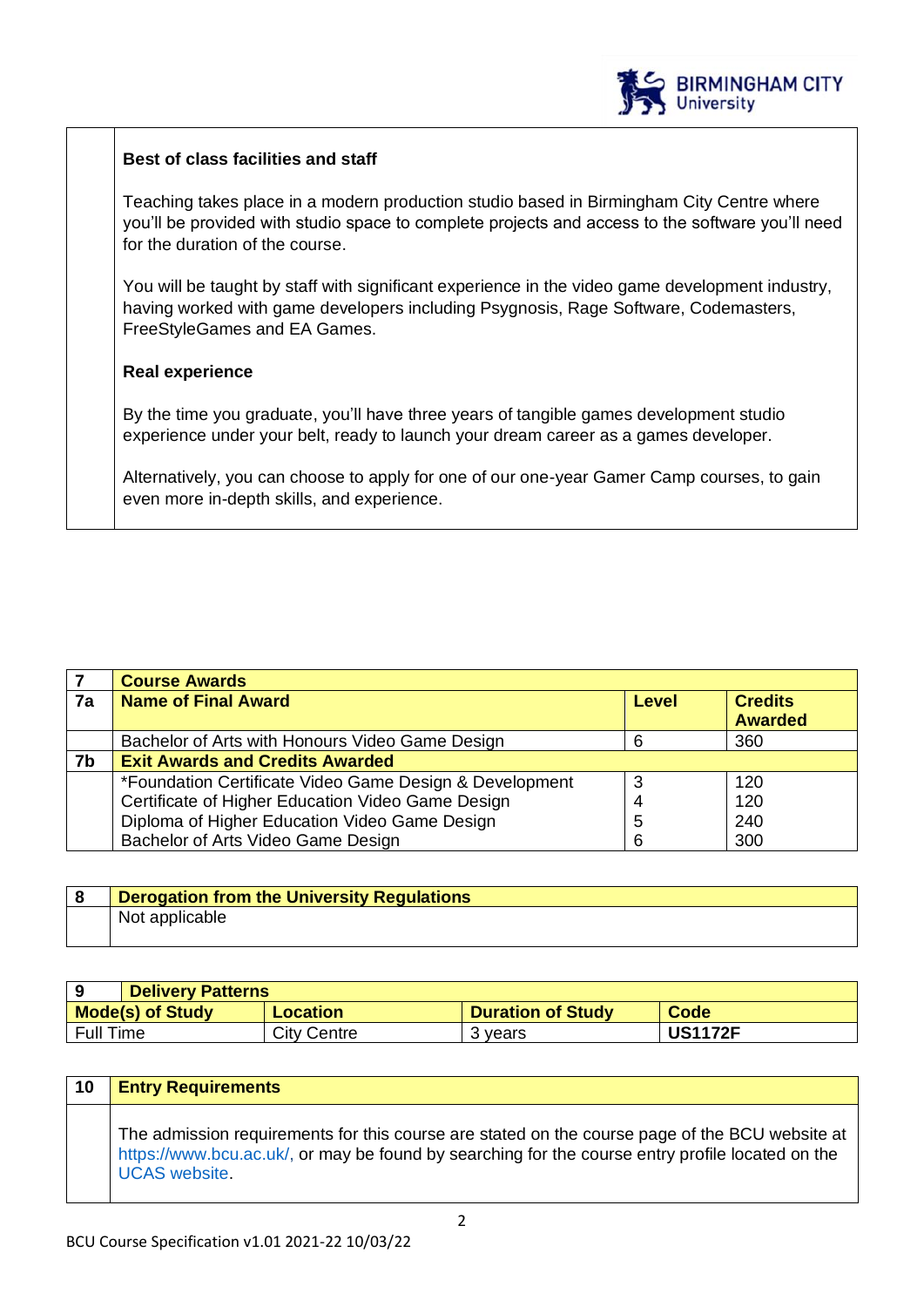

| $\overline{11}$ | <b>Course Learning Outcomes</b>                                                                   |
|-----------------|---------------------------------------------------------------------------------------------------|
|                 | Knowledge & Understanding                                                                         |
|                 |                                                                                                   |
| $\mathbf 1$     | Explain Game Design: Nature of play, micro and macro gameplay, genres and compulsion.             |
| $\overline{2}$  | Classify the video game business environment: economic, environmental, cultural, ethical, legal   |
|                 | and regulatory, political, sociological, digital and technological.                               |
| $\mathbf 3$     | Deliver Project Management: theories, models, predictive and adaptive.                            |
| $\overline{4}$  | Analyse Video Game Marketing and audiences: approaches for segmentation, targeting,               |
|                 | positioning generating sales and the need for innovation in product and service design.           |
|                 | <b>Cognitive &amp; Intellectual Skills</b>                                                        |
|                 |                                                                                                   |
| $5\phantom{.0}$ | Analyse facts and circumstances to determine the cause of a problem and identifying and           |
|                 | selecting appropriate solutions.                                                                  |
| 6               | Evaluate a range of business data, sources of information and appropriate methodologies,          |
|                 | which includes the need for strong digital literacy, and to use that research for evidence-based  |
|                 | decision-making.                                                                                  |
| $\overline{7}$  | Act entrepreneurially to generate, develop and communicate ideas, manage and exploit              |
|                 | intellectual property, gain support, and deliver successful outcomes.                             |
| 8               | Develop interpersonal skills in effective listening, negotiating, persuasion and presentation and |
|                 | their use in generating business contacts.                                                        |
|                 | <b>Practical &amp; Professional Skills</b>                                                        |
|                 |                                                                                                   |
| 9               | Develop conceptual and critical thinking, analysis, synthesis and evaluation.                     |
| 10              | Formulate an informed approach to individual practice using of intellectual, practical, technical |
|                 | and communication skills                                                                          |
| 11              | Reflect on diversity in terms of people and cultures. This includes a continuing appetite for     |
|                 | development.                                                                                      |
| 12              | Justify ideas and critical positions through visual, written and verbal presentation.             |
|                 | <b>Key Transferable Skills</b>                                                                    |
|                 |                                                                                                   |
| 13              | Collaborate both internally and with external customers with an awareness of mutual               |
|                 | interdependence.                                                                                  |
| 14              | Communicate effectively according to the needs of a situation, using a variety of forms.          |
| 15              | Effectively use information technologies, especially related to video game development.           |
| 16              | Act with self-motivation, organisational skills and effective planning and management.            |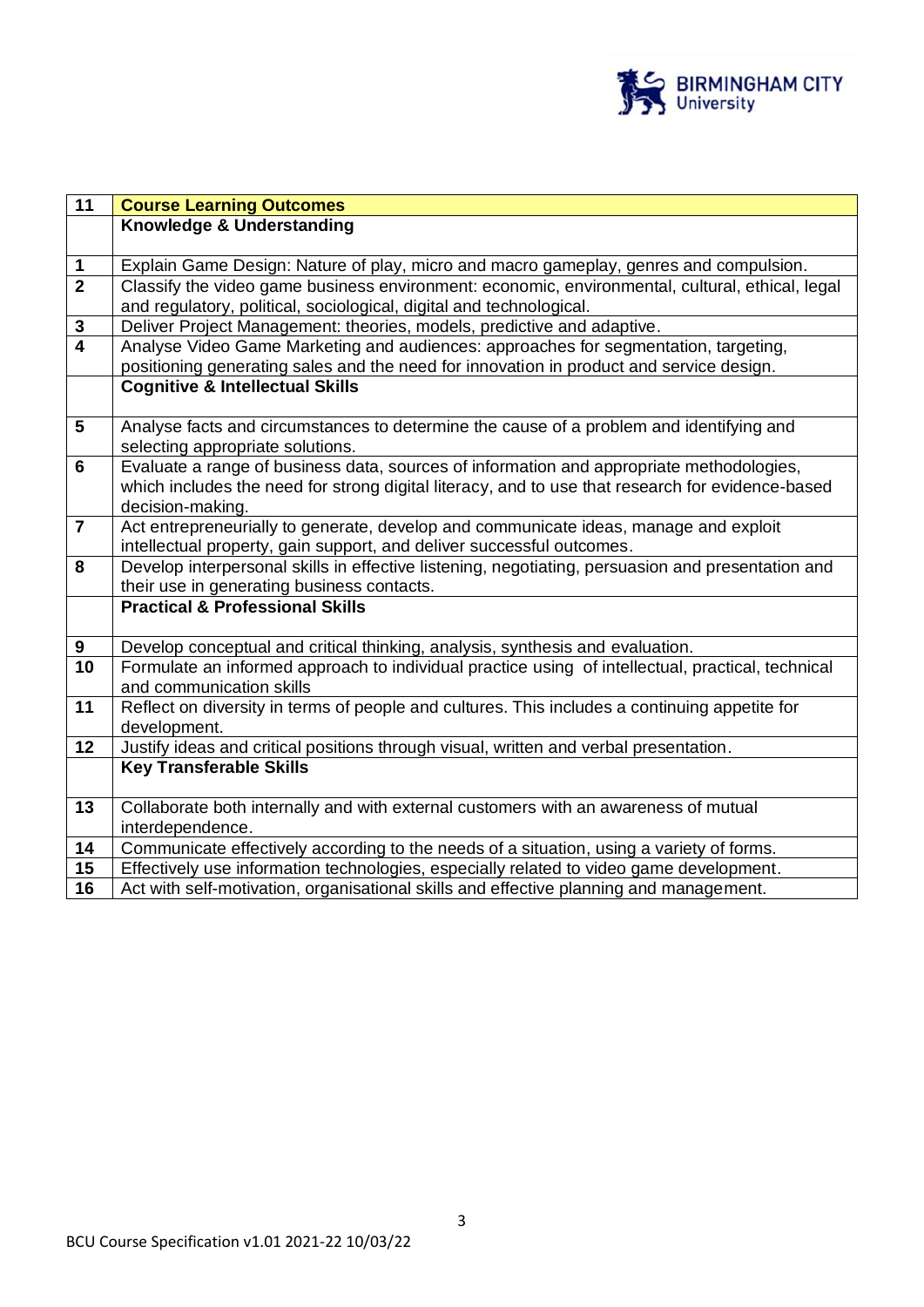

## **12 Course Requirements**

#### **Level 3:**

## *In order to complete this course a student must successfully complete all the following CORE modules in the following order (totalling 120 credits):*

| <b>Module Code</b> | <b>Module Name</b>                        | <b>Credit Value</b> |
|--------------------|-------------------------------------------|---------------------|
|                    |                                           |                     |
| <b>GFA3000</b>     | <b>Video Game Design Foundations</b>      | 20                  |
| <b>GFA3002</b>     | <b>Video Game Programming Foundations</b> | 20                  |
| GFA3001            | <b>Professional &amp; Academic Skills</b> | 20                  |
| <b>GFA3003</b>     | Video Game Research & Prototyping         | 20                  |
| <b>GFA3004</b>     | <b>Video GameRealisation</b>              | 40                  |
|                    |                                           |                     |

#### **Level 4:**

*In order to complete this course a student must successfully complete all the following CORE modules (totalling 120 credits):*

| <b>Module Code</b> | <b>Module Name</b>              | <b>Credit Value</b> |
|--------------------|---------------------------------|---------------------|
| <b>MED4137</b>     | <b>Historical Game Analysis</b> | <b>20</b>           |
| <b>MED4136</b>     | <b>Game Design Fundamentals</b> | 40                  |
| <b>MED4135</b>     | <b>Contextual Game Design</b>   | <b>20</b>           |
| <b>MED4134</b>     | 2D Game Spaces                  | 40                  |

#### **Level 5:**

*In order to complete this course a student must successfully complete all the following CORE modules (totalling 120 credits):*

| <b>Module Code</b> | <b>Module Name</b>           | <b>Credit Value</b> |
|--------------------|------------------------------|---------------------|
| GFA5008            | <b>Collaborative Project</b> | 60                  |
| MED5162            | <b>Advanced Game Design</b>  | 20                  |
| <b>MED5160</b>     | <b>3D Game Spaces</b>        | 40                  |

#### **Level 6:**

*In order to complete this course a student must successfully complete all the following CORE modules (totalling 120 credits):*

| <b>Module Name</b>           | <b>Credit Value</b> |
|------------------------------|---------------------|
| <b>Strategic Game Design</b> | 20                  |
| <b>Professional Practice</b> | 40                  |
| <b>Major Project</b>         | 60                  |
|                              |                     |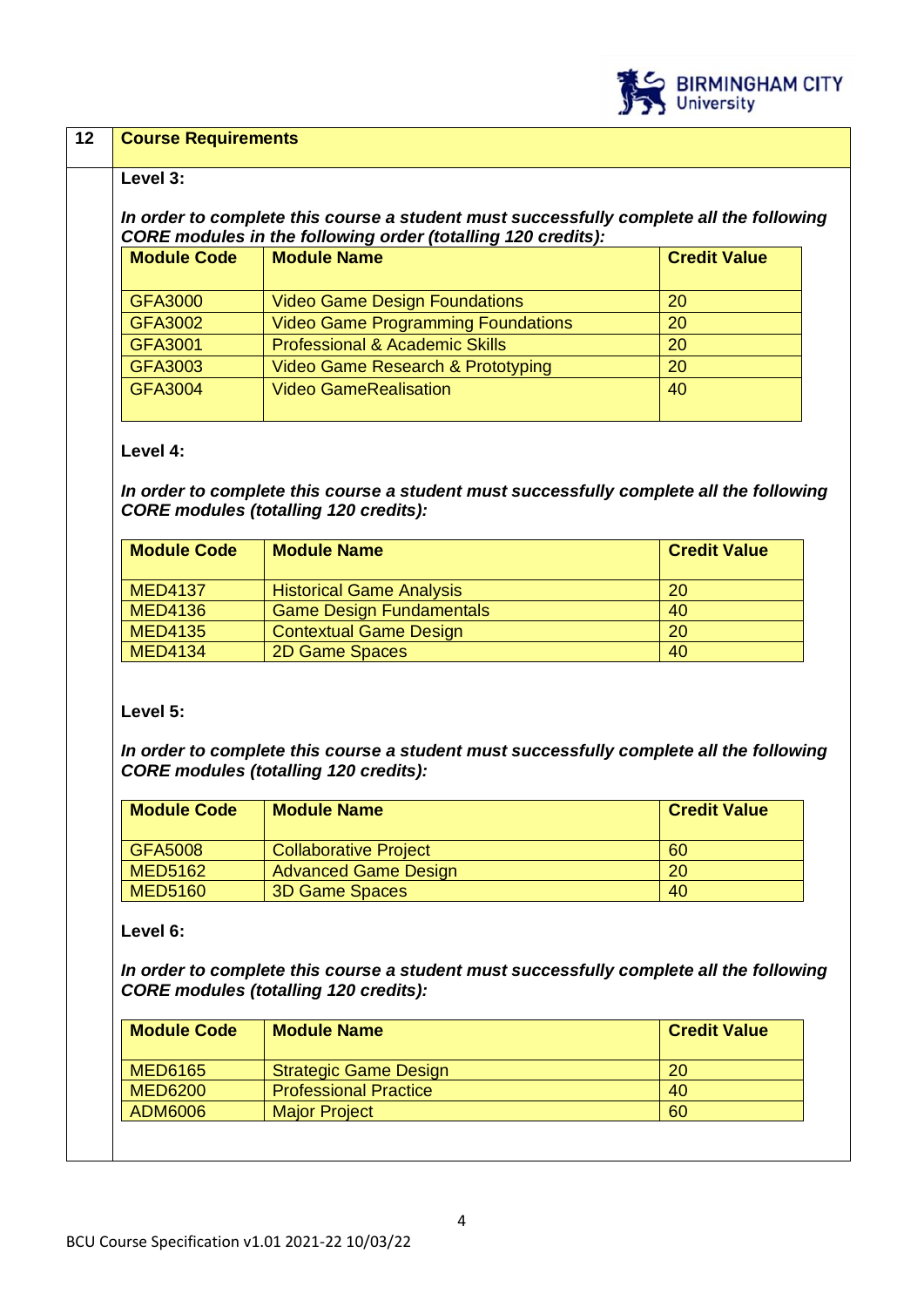

#### **13 Overall Student Workload and Balance of Assessment**

Overall student *workload* consists of class contact hours, independent learning and assessment activity, with each credit taken equating to a total study time of around 10 hours. While actual contact hours may depend on the optional modules selected, the following information gives an indication of how much time students will need to allocate to different activities at each level of the course.

- *Scheduled Learning* includes lectures, practical classes and workshops, contact time specified in timetable
- *Directed Learning* includes placements, work-based learning, external visits, on-line activity, Graduate+, peer learning
- *Private Study* includes preparation for exams

The *balance of assessment* by mode of assessment (e.g. coursework, exam and in-person) depends to some extent on the optional modules chosen by students. The approximate percentage of the course assessed by coursework, exam and in-person is shown below.

#### **Level 3**

#### **Workload**

#### **% time spent in timetabled teaching and learning activity**

| <b>Activity</b>           | <b>Number of Hours</b> |
|---------------------------|------------------------|
| <b>Scheduled Learning</b> | 480                    |
| Directed Learning         | 480                    |
| <b>Private Study</b>      | 240                    |
| <b>Total Hours</b>        | 1200                   |

#### **Level 4**

#### **Workload**

#### **% time spent in timetabled teaching and learning activity**

| <b>Activity</b>      | <b>Number of Hours</b> |
|----------------------|------------------------|
| Scheduled Learning   | 360                    |
| Directed Learning    | 600                    |
| <b>Private Study</b> | 240                    |
| <b>Total Hours</b>   | 1200                   |

## **Balance of Assessment**

| <b>Assessment Mode</b> | Percentage |
|------------------------|------------|
| Coursework             | 63%        |
| Exam                   |            |
| In-Person              | 37%        |
| ______                 |            |

# **Level 5**

## **Workload**

#### **% time spent in timetabled teaching and learning activity**

| <b>Activity</b>          | <b>Number of Hours</b> |
|--------------------------|------------------------|
| Scheduled Learning       | 280                    |
| <b>Directed Learning</b> | 680                    |
| <b>Private Study</b>     | 240                    |